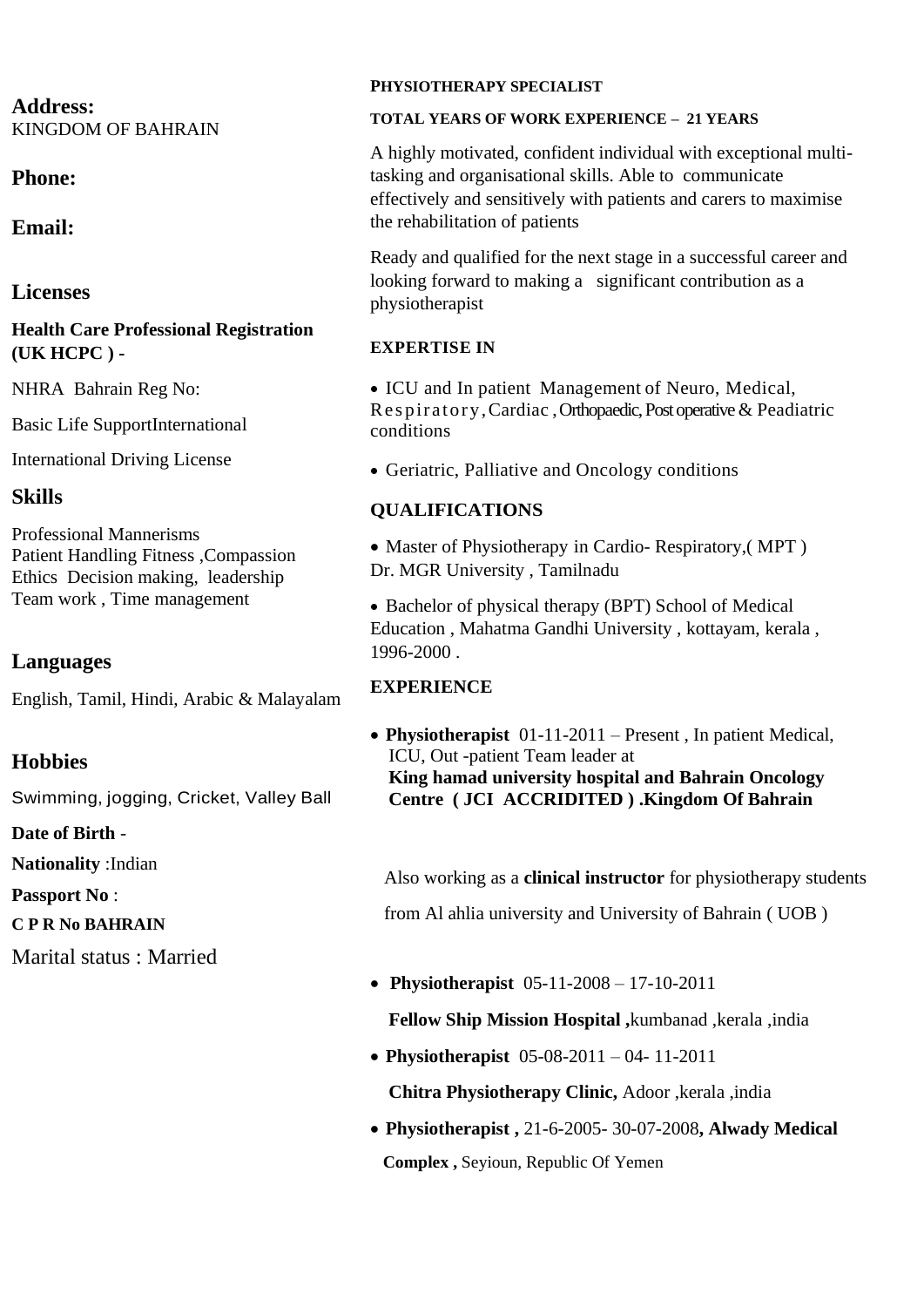| $12 - 12 - 2004 - 12 - 06 - 2005$ | :Physiotherapist                                |
|-----------------------------------|-------------------------------------------------|
|                                   | Tejus special school for multiple handicap      |
|                                   | Thiruvalla, kerala, india                       |
| 10-02-2003-11-12-2004             | :Physiotherapist                                |
|                                   | Century Hospital, Chengannur, kerala, india     |
| 24-09-2001-23-09-2002             | :Senior Intern Physiotherapist                  |
|                                   | <b>Christian Medical college &amp; Hospital</b> |
|                                   | Vellore, Tamilnadu, india                       |
| $01 - 01 - 2001 - 15 - 09 - 2001$ | :Physiotherapist                                |
| $\&$                              | Samaritan hospital                              |
| $25-09-2002-06-02-2003$           | :Pazhanganad, Aluva, Kerala, India              |

## JOB DESCRIPTION : (IN-PATIENT & OUT –PATIENT CARE)

- **Providing a high standard of physiotherapy services to patients.**
- **Working with medical, respiratory, ICU, orthopedic, acute and chronic neurological and multi-pathology patients.**
- **Organizing & prioritizing own workload& delegating responsibilitiesaccordingly.**
- **Involved in ward rounds, meetings and case conferences.**
- **Evaluating, planning and delivering care plans in response to complex needs.**
- **Based in various clinical setting( neuro -rehab, community, wheel chairetc)**
- **Reporting all complaints / incidents to senior, manager & documentingthem.**
- **Implementing relevant stand policies &,patient information leaflets.**
- **Involved in a patient pre-admission and follow-up care.**
- **Prioritizing urgent referrals and emergency cases**

### KEY SKILLS AND COMPETENCIES

- **Ability to work independently in busy environment.**
- **Highly developed dexterity, co-ordination and palpation skills forassessment.**
- **Can motivate others through effective communication skills.**
- **Ability to build good relationship with patients from diverse background.**
- **Flexibility to work on weekends on rotation**

### MANUAL THERAPY AND EQUIPMENT HANDLED

**Sound knowledge on electrotherapy, exercises therapy, prosthetic and orthotic**